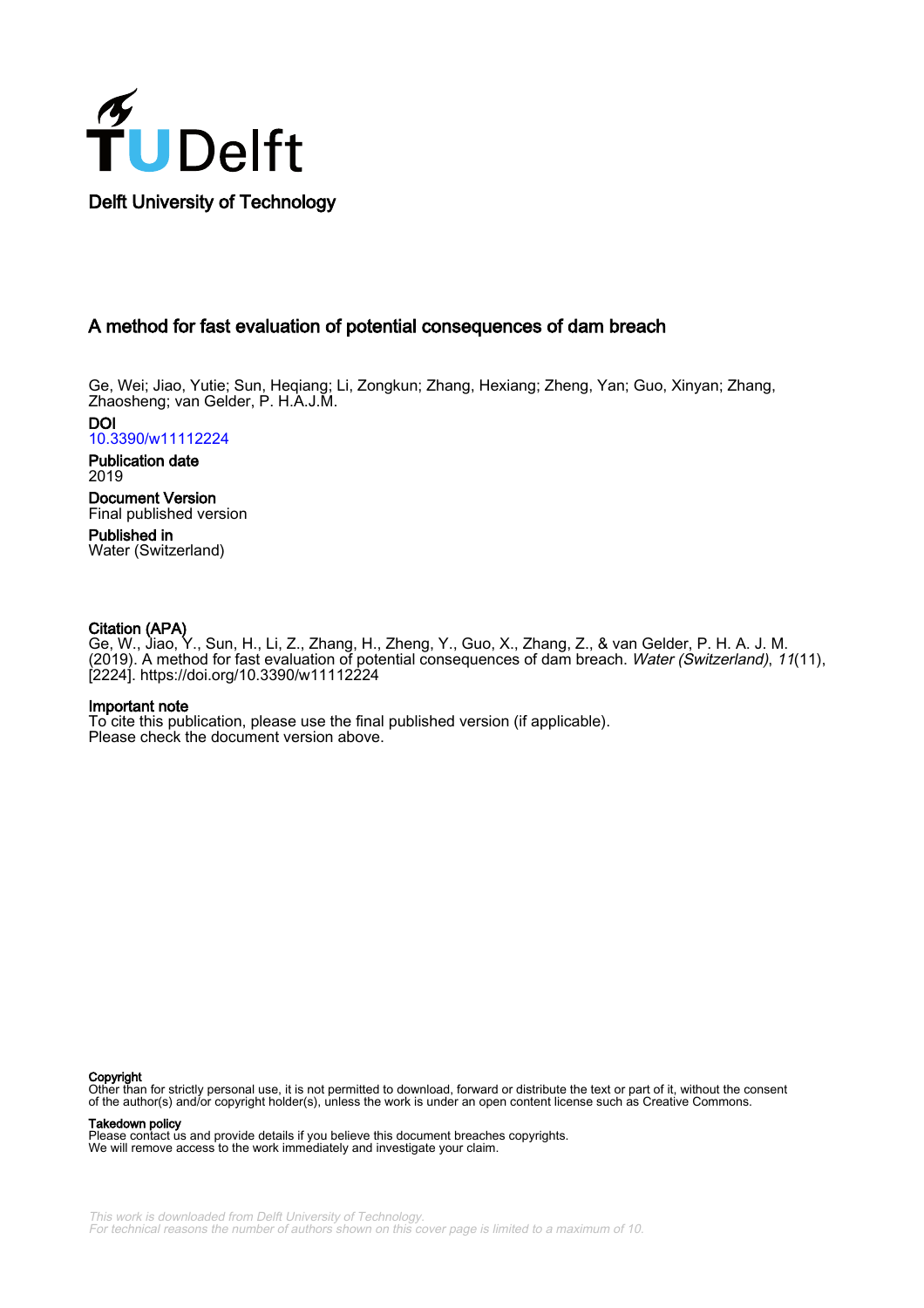



# **A Method for Fast Evaluation of Potential Consequences of Dam Breach**

**Wei Ge 1,2,\* [,](https://orcid.org/0000-0001-5962-1520) Yutie Jiao <sup>1</sup> , Heqiang Sun <sup>1</sup> , Zongkun Li <sup>1</sup> , Hexiang Zhang <sup>1</sup> , Yan Zheng <sup>1</sup> , Xinyan Guo <sup>1</sup> , Zhaosheng Zhang <sup>3</sup> and P.H.A.J.M. van Gelder [2](https://orcid.org/0000-0002-0001-0351)**

- <sup>1</sup> School of Water Conservancy Engineering, Zhengzhou University, Zhengzhou 450001, China; jyt15638287903@163.com (Y.J.); shq991217035@163.com (H.S.); lizongkun@zzu.edu.cn (Z.L.); hxz@zzu.edu.cn (H.Z.); zhengyantx@163.com (Y.Z.); gxy\_zzu@163.com (X.G.)
- <sup>2</sup> Safety and Security Science Group (S3 G), Faculty of Technology, Policy and Management, Delft University of Technology, 2628 BX Delft, The Netherlands; p.h.a.j.m.vanGelder@tudelft.nl
- <sup>3</sup> Henan Qianping Reservoir Construction Administration, Zhengzhou 450003, China; zzs@hnsl.gov.cn
- **\*** Correspondence: W.Ge@tudelft.nl or gewei@zzu.edu.cn; Tel.: +31-15-278-1776

Received: 22 August 2019; Accepted: 23 October 2019; Published: 25 October 2019



**Abstract:** Dam breach has catastrophic consequences for human lives and economy. In previous studies, empirical models are often, to a limited extent, due to the inadequacy of historical dam breach events. Physical models, which focus on simulating human behavior during floods, are not suitable for fast analysis of a large number of dams due to the complexities of many key parameters. Therefore, this paper proposes a method for fast evaluation of potential consequences of dam breach. Eight main indices, i.e., capacity of reservoir (*CR*), dam height (*HD*), population at risk (*PR*), economy at risk (*ER*), understanding of dam breach (*UB*), industry type (*T<sup>I</sup>* ), warning time (*TW*), and building vulnerability (*VB*), are selected to establish an evaluation index system. A catastrophe evaluation method is introduced to establish an evaluation model for potential consequences of dam breach based on the indices which are divided into five grades according to the relevant standards and guidelines. Validation of the method by twelve historical dam breach events shows a good accuracy. The method is applied to evaluate potential consequences of dam breach of Jiangang Reservoir in Henan Province, China. It is estimated that loss of life in the worst scenario is between that of Hengjiang Reservoir and that of Shimantan Reservoir dam breach, of which fatalities are 941 and 2717, respectively, showing that risk management measures should be taken to reduce the risk of potential loss of life.

**Keywords:** dam breach; consequences; life; economy; catastrophe evaluation

#### **1. Introduction**

Dams play extremely important roles in flood control, water supply, hydropower generation, irrigation, navigation, and recreation benefits. However, because of the storage of water and inundation, huge potential energy is generated and has a great threat to the downstream [\[1\]](#page-10-0). Dam breach produces a large number of destructive floods and results in losses of life (LOLs) and economy [\[2–](#page-10-1)[4\]](#page-10-2). Despite the increasing safety of dams due to improved engineering knowledge and better construction quality, a full non-risk guarantee is not possible and an accident can occur, triggered by natural hazards, human actions, or loss of strength capacity of the dam due to its age [\[5\]](#page-11-0). In recent years, there have been many serious dam breach accidents [\[6\]](#page-11-1). By 24 July 2018, at least 20 people had been killed and more than 100 were missing in the floods caused by the collapse of an under-construction dam, which is part of the Xe-Pian Xe-Namnoy hydroelectric power project in Southeast Laos. Twenty people were killed and eight were missing because of the dam breach of Sheyuegou Reservoir in Xinjiang, China on 1

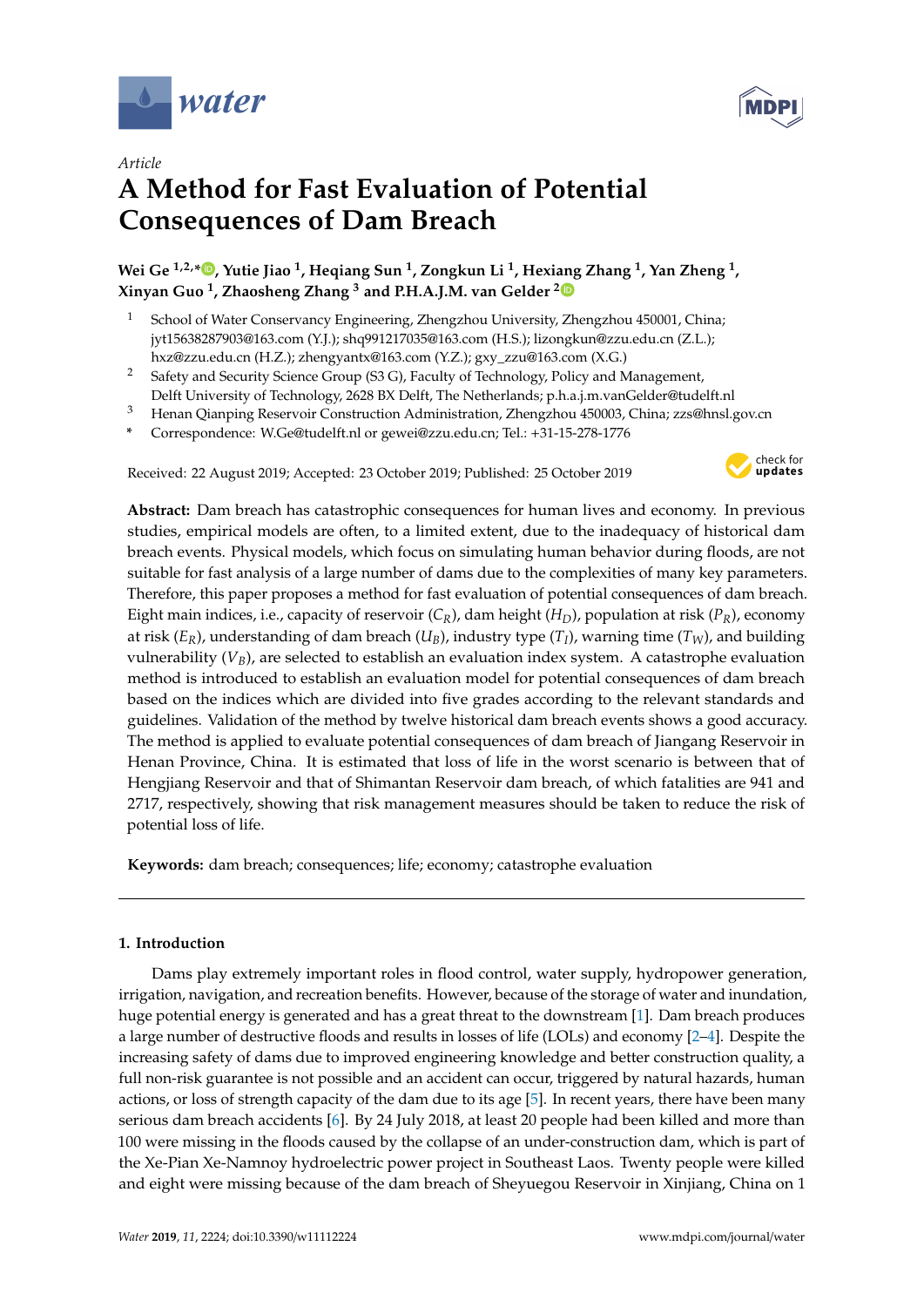August 2018. Consequently, the risk consequences of dam breach have always attracted the attention of researchers.

Originally, empirical models, which are based on historical events, were established to evaluate consequences of dam breach. Brown and Graham (1988) provided a conceptual model of variables influencing the LOL from dam failure and a method for predicting LOL based on the size of the population at risk  $(P_R)$  from failure and the amount of warning time  $(T_W)$  available for that population [\[7\]](#page-11-2). DeKay and McClelland (1993) proposed an expression for LOL in terms of warning time (*TW*) and population at risk (*PR*). The forcefulness of the floods was derived from the historical records of dam breach and flash flood cases via logistic regression [\[8\]](#page-11-3). These studies are often, to a limited extent, based on empirical data of historical flood events, most of which are of low availability, resulting in low accuracy in most applications.

Thereafter, multiple physical models were established, which focus on simulating human behavior during floods. Assaf and Hartford (2002) developed a virtual reality approach (BC Hydro's Life Safety Model (LSM)) to deal with the problems of failure consequence analysis and emergency planning that are not amenable to resolution through existing analysis techniques, which is undergoing continued development [\[9\]](#page-11-4). Aboelata and Bowles (2008) demonstrated the deterministic uncertainty modes of calculation model of LOL named LIFESim, which was sponsored by the U.S. Army Corps of Engineers (USACE), the Australian National Committee on Large Dams (ANCOLD), and the U.S. Bureau of Reclamation (USBR), for a small community for the sunny-day breach of a large dam [\[10\]](#page-11-5). Jonkman et al. (2008) developed new mortality functions for the estimation of LOL caused by the floods of low-lying areas protected by flood defenses [\[11\]](#page-11-6). Serrano-Lombillo et al. (2012) classified different types of consequences of dam breach and discussed available methods for their estimation and how these results can be incorporated into a risk model in a quantitative risk analysis [\[12\]](#page-11-7). Peng and Zhang (2012) presented a new human risk analysis model (HURAM) using Bayesian networks for estimating human risks due to dam breach floods [\[13\]](#page-11-8). Sun et al. (2014) and Zhou et al. (2014) proposed a methodology containing a combined weight method and the Technique for Order of Preference by Similarity to Ideal Solution for risk ranking of dangerous reservoirs due to its logical consideration of scalar values that simultaneously account for both the best and worst alternatives [\[14,](#page-11-9)[15\]](#page-11-10). Cleary et al. (2015) used several failure scenarios to predict consequences in terms of downstream inundation and damage [\[16\]](#page-11-11). Li et al. (2018) established a new coupling evaluation model combined with the set pair analysis and variable fuzzy set theory, based on the analysis of hazards, exposure, and vulnerability [\[17\]](#page-11-12). Magilligan et al. (2019) used detailed field sampling and systematic image analysis to document the immediate and sustained geomorphic adjustments at four failed dams within the urbanized Gills Creek watershed [\[18\]](#page-11-13). In general, before deciding the methodology to use, it is necessary to analyze the available data, in order to apply it correctly. Dam breach floods, which are influenced by a continually changing and complex environment, are characterized by sudden occurrence, rapid expansion, and urgent response [\[19\]](#page-11-14). The uncertainties of various factors lead to significant differences in the analysis results of various methods [\[2\]](#page-10-1). However, the key factors and their relative importance in determining consequences caused by dam breach, which have been analyzed in these methods, are quite meaningful to establish a faster or more accurate evaluation model.

Recently, comprehensive evaluation models have begun in prosperity. Wang et al. (2011) developed a fuzzy hierarchy synthesis evaluation model for dam failure, combined with weight analysis of influencing factors by means of the analytic hierarchy process (AHP) [\[20\]](#page-11-15). Zhang and Tan (2014) established a comprehensive risk assessment system of dam flood overtopping based on the synthesis of probability of dam failure and corresponding LOLs and economy [\[21\]](#page-11-16). Liu et al. (2014) proposed a rapid method for floods loss assessment based on a neural network ensemble [\[22\]](#page-11-17). Huang et al. (2017) put forward a new calculation method for estimating LOL based on selecting 14 dam failure cases in China as the basic data by three-dimensional stratified sampling, balancing spatial, vertical elevation, and temporal representations, as well as considering various conditions of the dam collapse [\[23\]](#page-11-18). Li et al. (2019) introduced the variable fuzzy set theory into the risk evaluation of life loss risk grades [\[4\]](#page-10-2).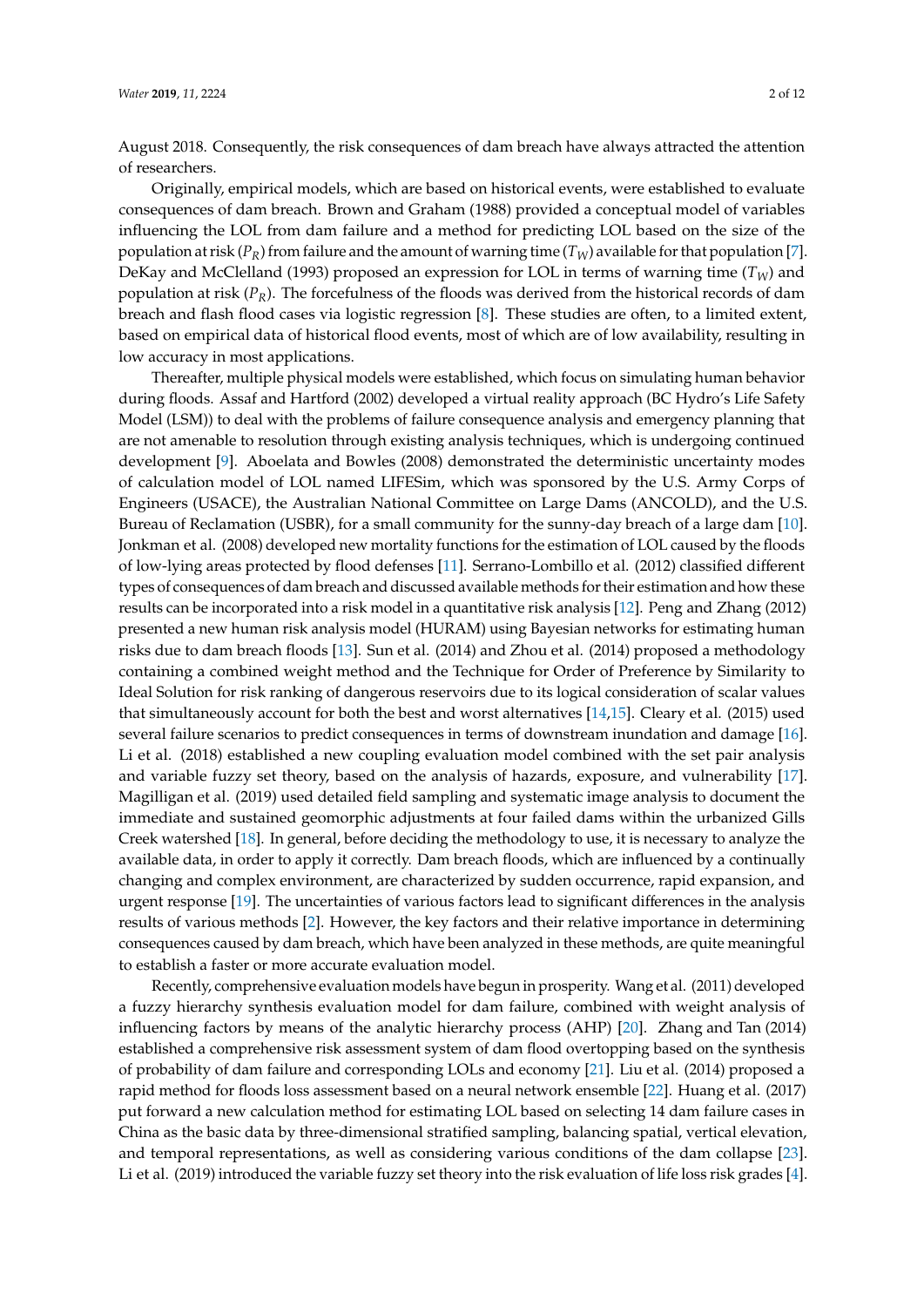Based on the detailed analysis of impacts on LOL caused by all kinds of influencing factors, severity<br>of consequences caused by dam breach are calculated, which are effective supplements to the above of consequences caused by dam breach are calculated, which are effective supplements to the above quantitative fatality analysis. However, due to the complex calculation processes and the difficulties in determining accurate values of all influencing factors, it is quite difficult for engineers to judge the potential consequences of dam breach quickly by these methods.

Therefore, a method for fast evaluation of potential consequences caused by dam breach is proposed. Eight indices, which originate from risk sources, risk pathways, and risk receptors and are easy to obtain, are selected and standardized based on their relevant importance in the severity of potential consequences. Furthermore, a catastrophe evaluation method is used to calculate risk values **1**<br>of dam breach consequence, guiding dam risk management. *2.1. Catastrophe Evaluation Method* **2. Materials and Methods**

### **2. Materials and Methods** *2.1. Catastrophe Evaluation Method*

#### 2.1. Catastrophe Evaluation Method **The French mathematic mathematical** *2.1. Catastrophe Evaluation Method*

#### 2.1.1. Catastrophe Theory "Stability of Structure and Morphogenesis" [24]. Catastrophe theory, which was originated from the  $\mathcal{N}_{\text{max}}$  singularity theory of smooth mapping and the Poincare–Andronov–Hopf bifurcation–Hopf bifurcation 2.1.1. Catastrophe Theory

The French mathematician Rene Thom systematically expounded catastrophe theory in "Stability of Structure and Morphogenesis" [\[24\]](#page-11-19). Catastrophe theory, which was originated from the Whitney or structure and Morphogenesis [24]. Catastrophe theory, which was originated from the winney<br>singularity theory of smooth mapping and the Poincare–Andronov–Hopf bifurcation theory of dynamic systems, was used to supervise the transition of a system from one state to another when control systems, was used to supervise the transition of a system from one state to another when control<br>variables are changed. By studying the change of minimum value of the state function (potential function)  $F(x)$ , the characteristics of the discontinuous change state that near the critical point can  $\overline{\text{2.1}}$  be determined.  $A_{\alpha}$  catalogue importance importance importance of indices according to the relative importance of indices according to the relative importance of indices according to the relative importance of indices according to th The French mathematician Rene Thom systematically expounded catastrophe theory in The French mathematician Rene Thom systematically expounded catastrophe theory in Stability The French mathematician Rene Thom systematically expounded catastrophe theory in  $\frac{f(x)}{g(x)}$ , the characteristics of the discontinuous change state that near the critical point can

# 2.1.2. Common Catastrophe Evaluation Model

A catastrophe evaluation method quantifies the relative importance of indices according to the internal contradictions and mechanisms in normalization equations of the system, and reduces the<br>cultivative feature in the contradiction masses of estimate Theoretheal has been widely seen discovered. subjective factors in the evaluation process effectively. The method has been widely used in several saffective ractors in the evandation process encenvery. The method has seen wheny dised in several research fields, including water resources assessment [\[25](#page-11-20)[,26\]](#page-11-21), mapping floods susceptibility [\[27\]](#page-12-0), safety analysis of railway systems [\[28\]](#page-12-1), and quantitative analysis of a non-equilibrium phase transition<br>[28] process [\[29\]](#page-12-2). A catastrophe evaluation method quantifies the relative importance of indices according to the transition process and the control variables are less than  $[25,20]$ , mapping noods susceptionity  $[27]$ , safety subjective factors in the evaluation process effectively. The method has been widely used in several research fields, including water resources assessment  $\Gamma$  as  $\Omega$ , mapping floods susceptibility  $\Gamma$ 27], which is the susceptibility for  $\Gamma$ safety analysis of  $\alpha$  is the railway system of  $\alpha$  non-equilibrium phase  $\alpha$  non-equilibrium phase  $\alpha$  non-equilibrium phase  $\alpha$ ternal contradictions and mechanisms in normalization equations of the system, and reduces the research fields, including water resources assessment [25,26], mapping floods susceptibility [27], alysis of railway systems  $[28]$ , and quantitative analysis of a non-equilibrium phase transition

ocess [29].<br>Thom Rene (2018) pointed out that when control variables are less than four, there are seven forms potential function at most [\[30\]](#page-12-3). The types of mutation which correspond to these seven potential of potential function at most [30]. The types of mutation which correspond to these seven potential functions are called primary catastrophes, including folding, cusp, swallowtail, butterfly, elliptical<br> umbilical point, hyperbolic umbilical point, and parabolic umbilicus. The first four catastrophe models<br>
are commonly used, as shown in Table 1. are commonly used, as shown in Table [1.](#page-3-0) potential function at most [50]. The types of mutation which correspond to these seven potential Thom Rene (2018) pointed out that when control variables are less than four, there are seven forms **Type Sketch map Potential function** potential function at most  $[30]$ . The types of mutation which correspond to these seven potential potions are called primary catastrophes, including folding, cusp, swallowtail, butterfly, elliptical  $\frac{1}{2}$  point by perbolic umbilical point, and parabolic umbilicus. The first four catastrophe models

<span id="page-3-0"></span>

| <b>Type</b>             | Sketch Map | <b>Potential Function</b>                      |
|-------------------------|------------|------------------------------------------------|
| Folding catastrophe     |            | $F(x) = x^3/3 + ax$                            |
| Cusp catastrophe        |            | $F(x) = x^4/4 + ax^2/2 + bx$                   |
| Swallowtail catastrophe |            | $F(x) = x^5/5 + ax^3/3 + bx^2/2 + cx$          |
| Butterfly catastrophe   |            | $F(x) = x^6/6 + ax^4/4 + bx^3/3 + cx^2/2 + dx$ |

| <b>Table 1.</b> Commonly used catastrophe models. |  |
|---------------------------------------------------|--|

In a catastrophe model, all critical points of the potential function  $F(x)$  are combined into a lanced surface. By solving the first derivative of potential function, the equilibrium surface equation In a catastrophe model, all critical points of the potential function  $F(x)$  are combined into a lanced surface. By solving the first derivative of potential function, the equilibrium surface equation In a catastrophe model, all critical points of the potential function *F*(*x*) are combined into a In a catastrophe model, all critical points of the potential function *F*(*x*) are combined into a balanced surface surface surface of potential function, the equilibrium surface of potential function, the equilibrium surface of potential function, the equilibrium surface of potential function, the equilibrium surface o balanced surface. By solving the first derivative of potential function, the equilibrium surface equation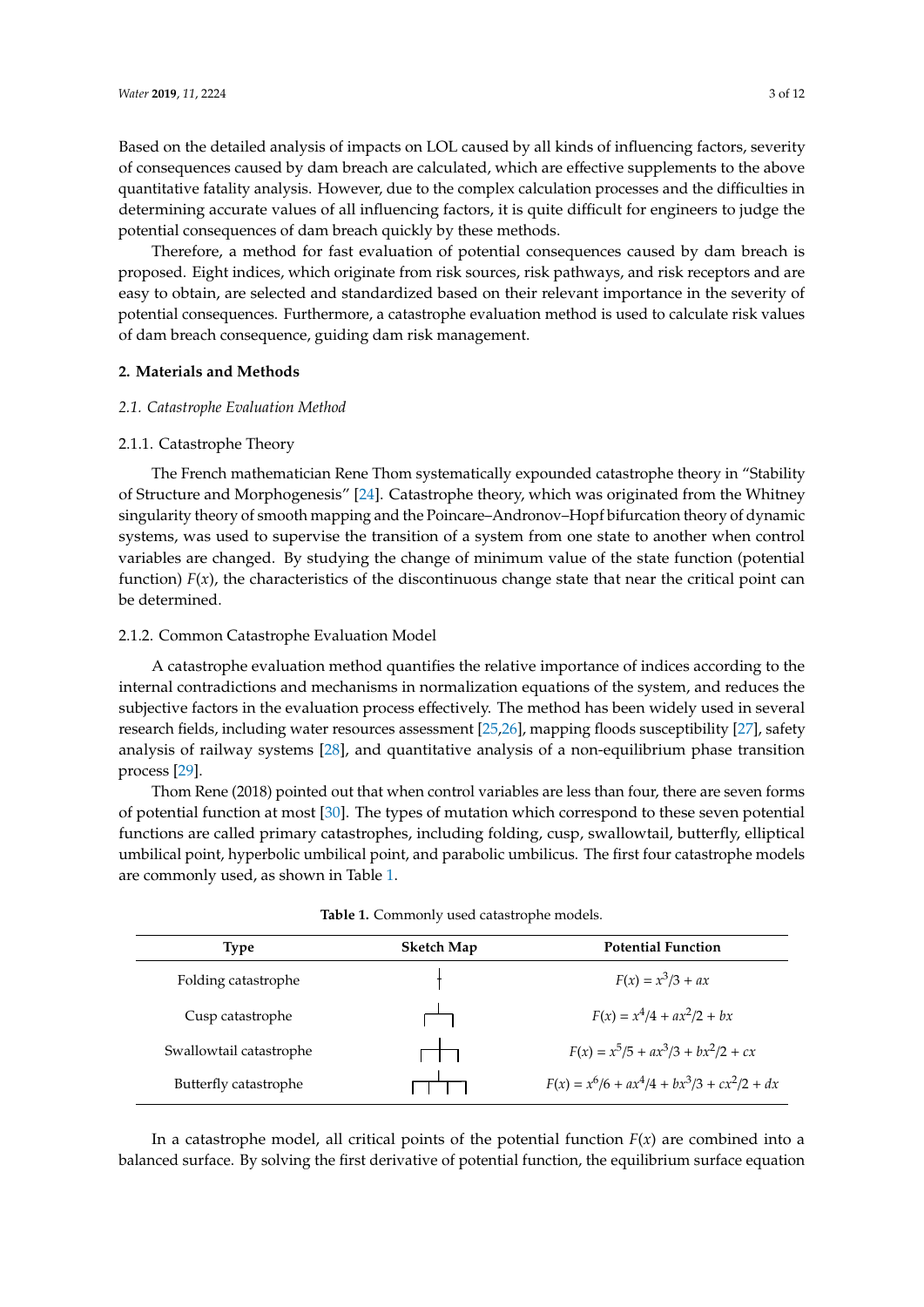can be attained. Then, the bifurcation set, which reflects the relationship between state variables and control variables, can be obtained, and the corresponding normalization equations can be derived.

The respective normalization equations of the three catastrophe types—cusp catastrophe, swallowtail catastrophe, and butterfly catastrophe, which are most widely used, are as follows:

$$
x_a = a^{1/2}, x_b = b^{1/3} \tag{1}
$$

$$
x_a = a^{1/2}, x_b = b^{1/3}, x_c = c^{1/4}
$$
 (2)

$$
x_a = a^{1/2}, x_b = b^{1/3}, x_c = c^{1/4}, x_d = d^{1/5}
$$
 (3)

The normalization equations convert different types of qualitative states of control variables into the same type of comparable qualitative states. Then, the catastrophe evaluation value of the system the system<br> can be obtained by recursive calculation of the potential function. The normalization equations converted to  $\mathcal{L}_\text{max}$  of  $\mathcal{L}_\text{max}$  of  $\mathcal{L}_\text{max}$ into the normalization equations convert unterent types or qualitative states of control valiables line

# *2.2. Consequences Evaluation of Dam Breach 2.2. Consequences Evaluation of Dam Breach*

# 2.2.1. Principles for Indices Identification 2.2.1. Principles for Indices Identification

# (1) Independence of indices (1) Independence of indices

Many indices are interrelated, which have negative influences on evaluation results. In addition, Many indices are interrelated, which have negative influences on evaluation results. In not all the factors directly affect the consequences of dam breach. Some demonstrate their influences through the other factors [\[11\]](#page-11-6). Therefore, basic indices or direct indices should be selected based on clarifying the interaction mechanism among them.

# (2) Effectiveness of indices (2) Effectiveness of indices

Some indices have great uncertainties, of which conditions or probabilities are hard to determine Some indices have great uncertainties, of which conditions or probabilities are hard to before dam breach occurs, e.g., dam breach time and the weather during dam breach. These indices are unable to be predicted or be controlled by management measures, meaning lack of effectiveness for risk management. The existing research results also point out that the above factors are of low  $im$ portance  $[23]$ .

# (3) Practicability of indices (3) Practicability of indices

Some indices cooperate with each other to result in consequences. For example, water depth and Some indices cooperate with each other to result in consequences. For example, water depth flow velocity reflect severity of dam breach floods, which are difficult to determine. However, capacity of reservoir  $(C_R)$  and dam height  $(H_D)$ , which affect the two indices directly, are more intuitive and easier to be obtained, meaning more practicability.

# (4) Combination of quantity and quality (4) Combination of quantity and quality

As known to all, some indices are easy to be quantified, whereas the others are not, e.g., As known to all, some indices are easy to be quantified, whereas the others are not, e.g., understanding of dam breach (*UB*). Therefore, both quantity indices and quality indices should be understanding of dam breach (*UB*). Therefore, both quantity indices and quality indices should be analyzed comprehensively to evaluate the consequences. analyzed comprehensively to evaluate the consequences.

### 2.2.2. Evaluation Index System 2.2.2. Evaluation Index System

<span id="page-4-0"></span>Combined with the theory of disaster science [\[17\]](#page-11-12), the main objects of dam breach can be divided into three categories: risk sources, risk pathways, and risk receptors. Therefore, indices of dam breach consequences can be identified from three categories based in a logical process of dam breach consequences, as shown in Figure [1.](#page-4-0)



**Figure 1.** Logical process of dam breach consequences. **Figure 1.** Logical process of dam breach consequences.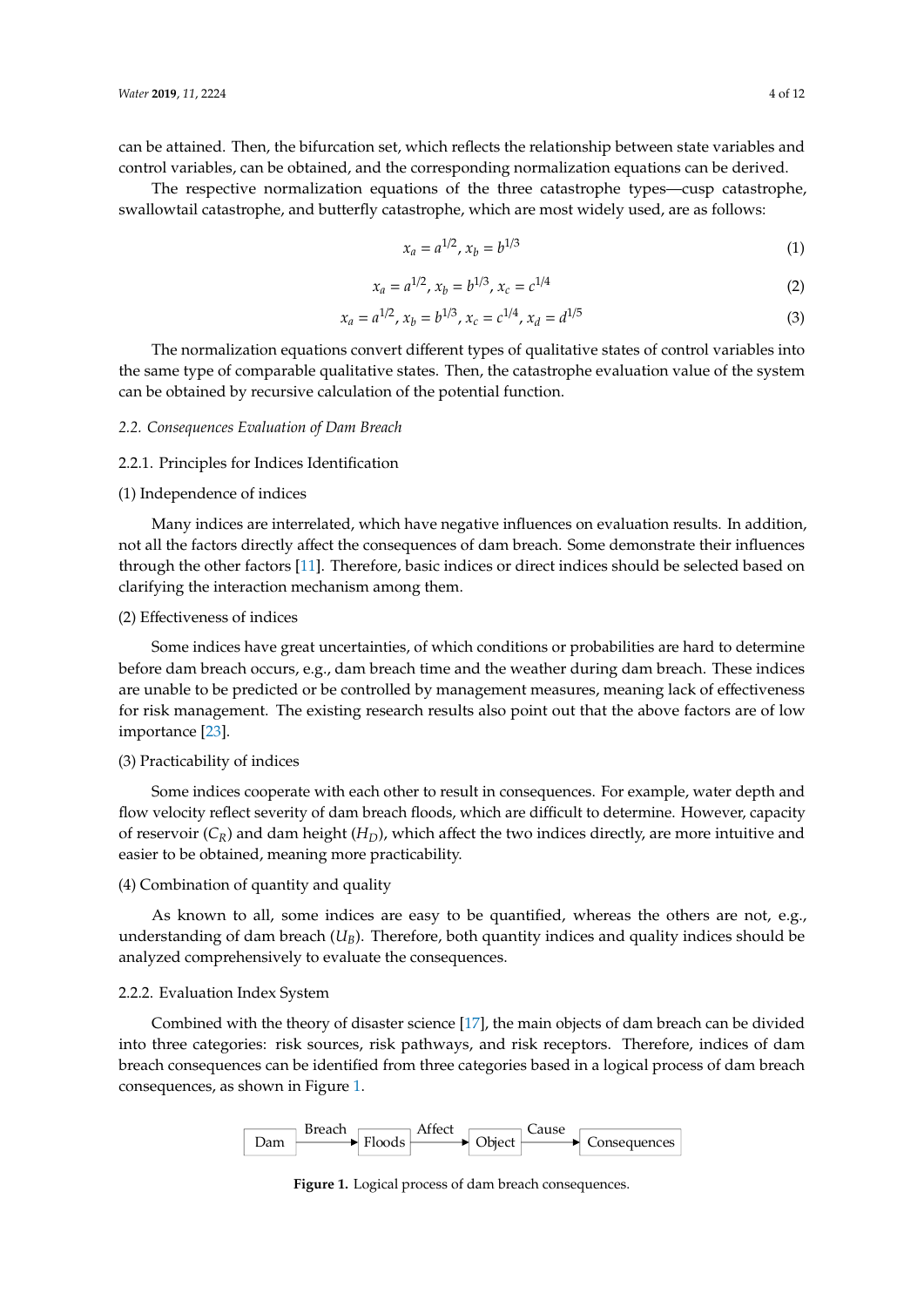#### (1) Risk sources

Severity of dam breach is mainly reflected on water depth, flow velocity, and rise rate of floods. However, due to topography and difference in distance from the dam site, there are countless values of the indices. Despite differences with respect to their temporal and geographical situations, the major factors that have determined the LOL in those historical flood events seem to be similar [\[11\]](#page-11-6). Therefore, basic indices of capacity of reservoir  $(C_R)$  and dam height  $(H_D)$  are selected to characterize the severity of dam hereab floods i.e. with severes of dam breach floods, i.e., risk sources.  $t_{\rm{max}}$  flower is see, i.e., risk sources.

# (2) Risk pathways (2) Risk pathways

For a certain dam, the key factors which affect the loss rate of dam breach are warning time  $(T_W)$ and building vulnerability  $(V_B)$  [\[11\]](#page-11-6). Waring time  $(T_W)$  is the time span between issued warning and the dam-breaching moment (i.e., warning initiation time or lead time). Building vulnerability  $(V_B)$ the main breaching instruments (i.e., warning initiative time or lead time). Building, warning vulnerability (*V<sub>B</sub>*) safer shelter for people in floods. safer shelter for people in floods.  $m$  depends on the material and form of the building. Generally, the higher buildings provide

# (3) Risk receptors (3) Risk receptors

# a. Loss of life (*LOL*) a. Loss of life (*LOL*)

Population at risk (*PR*) is the main direct influencing factor of LOL. Understanding of dam breach (*U<sub>B</sub>*) directly affects self-rescue and emergency evacuation, thus affecting mortality caused by dam (*U<sub>B</sub>*) directly affects self-rescue and emergency evacuation, thus affecting mortality caused by dam breach floods. breach (*UB*) directly affects self-rescue and emergency evacuation, thus affecting mortality caused by dam breach floods.

# b. Loss of economy (*LOE*) b. Loss of economy (*LOE*)

Economy at risk  $(E_R)$  is the main direct influencing factor of LOE. Due to difference in vulnerability,  $\frac{1}{2}$  industry types  $(T_I)$ , i.e., agriculture, industry, and services, have great influences on *LOE*. In addition, LOE is significantly less sensitive to warning time  $(T_W)$  than LOL.

**Therefore, an evaluation index system of dam breach consequences is established, as shown in** Figure [2.](#page-5-0) Figure 2. Therefore, an evaluation index system of dam breach consequences is established, as shown in

<span id="page-5-0"></span>

**Figure 2.** Evaluation index system of dam breach consequences. **Figure 2.** Evaluation index system of dam breach consequences.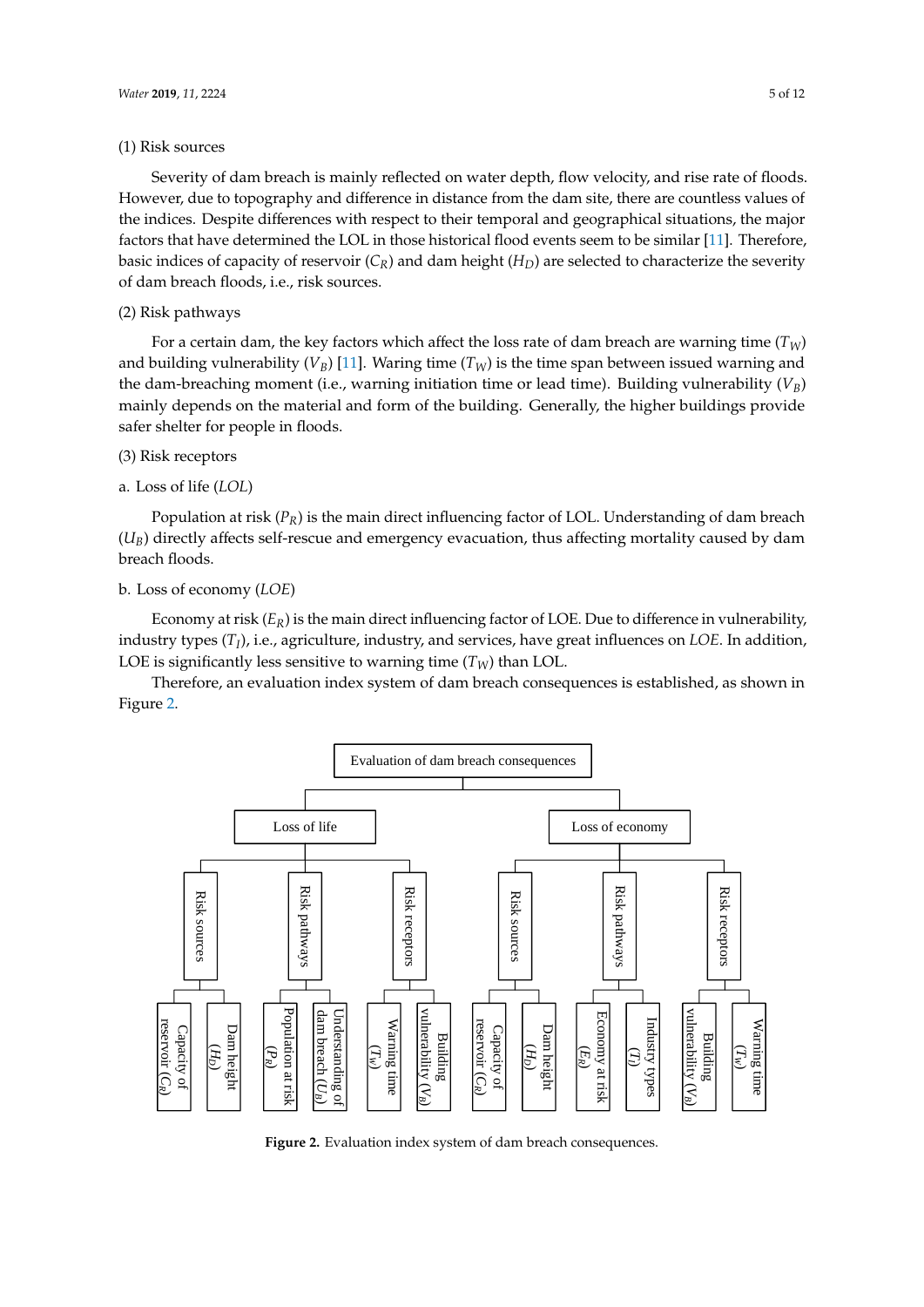#### 2.2.3. Standardization of Indices

In order to facilitate analysis, the indices can be divided into five grades on average [\[14\]](#page-11-9), i.e., {slight; general; moderate; serious; extremely serious}  $\in \{[0,0.2)$ ;  $[0.2,0.4)$ ;  $[0.4,0.6)$ ;  $[0.6,0.8)$ ;  $[0.8,1]$ }.

There are great differences in the characteristics of impact indices of dam breach consequences in different countries. Taking China as an example, values and standardization of indices are analyzed.

Dam height (*HD*), which is a certain value, is one of the most important factors of dam breach consequences. Generally, the consequences of dam breach will be extremely serious in the case of *H<sup>D</sup>* of ≥100 m. Therefore, standardization of dam height (*HD*) is shown in Equation (4):

$$
R_{H_D} = \begin{cases} \frac{H_D}{100} & 0 < H_D < 100 \\ 1 & H_D \ge 100 \end{cases} . \tag{4}
$$

Some indices are in a certain range (e.g., warning time (*TW*)), of which standard values can be calculated by interpolation according to the thresholds of corresponding severity. While the others are qualitative (e.g., understanding of dam breach (*UB*)), of which standard values can be determined artificially according to experience and engineering practice on the basis of determining the severity level firstly.

China has categorized its dams into five types: small type II, small type I, medium type, large type II, and large type I, based on the capacity of their reservoirs [\[31\]](#page-12-4). According to "standards for flood control" in China, population in protection and equivalent economic scale in protection of different types of reservoirs are prescribed [\[32\]](#page-12-5). Generally, population in protection, which is protected from floods by dams, equals to population at risk (*PR*). The equivalent economic scale, instead of absolute amount of economy, is proposed to reflect economy at risk (*ER*), ensuring that the standards are applicable under the constantly developing economic environment. The equivalent economic scale is determined by population in protection, per capita gross domestic product (GDP) of the protected areas, and per capita GDP of the whole country in the same period, as shown in Equation (5):

Equivalent economic scale = Population in protection 
$$
\times
$$
 per capita GDP of the protected areas  $\div$  per capita GDP of the whole country in the same period.

\n**(5)**

Main characteristics of reservoirs at all types in China are shown in Table [2.](#page-6-0)

<span id="page-6-0"></span>

| Characteristics               | <b>Small Type II</b> | <b>Small Type I</b> | <b>Medium Type</b> | Large Type II | Large Type I    |
|-------------------------------|----------------------|---------------------|--------------------|---------------|-----------------|
| $C_R$ /million m <sup>3</sup> | [0.1,1)              | (1,10)              | [10, 100]          | [100, 1000)   | $[1000,\infty)$ |
| $P_R$ /million person         | [0,0.05)             | [0.05, 0.2)         | [0.2, 0.5]         | [0.5, 1.5)    | $[1.5,\infty)$  |
| $E_R$ /million person         | [0.0.1)              | [0.1, 0.4]          | [0.4, 1.0)         | [1.0,3.0]     | $[3.0,\infty)$  |

**Table 2.** Main characteristics of reservoirs at all types in China.

According to the impact on the severity of risk consequences, understanding of dam breach  $(U_B)$  and warning time  $(T_W)$  can also be divided into five grades [\[13,](#page-11-8)[23\]](#page-11-18). Different types of buildings, such as adobe, brick, brick-concrete, reinforced concrete, and high-rise (built of reinforced concrete) buildings, provide different shelters for population at risk due to their different vulnerabilities in floods caused by dam breach [\[11,](#page-11-6)[33\]](#page-12-6). Because of the specific characteristics of different types of industry  $(T_I)$ , the order of sensitivity to flood damage from high to low is agriculture, industry, and services. Therefore, the corresponding grades of relevant indices are shown in Table [3.](#page-7-0)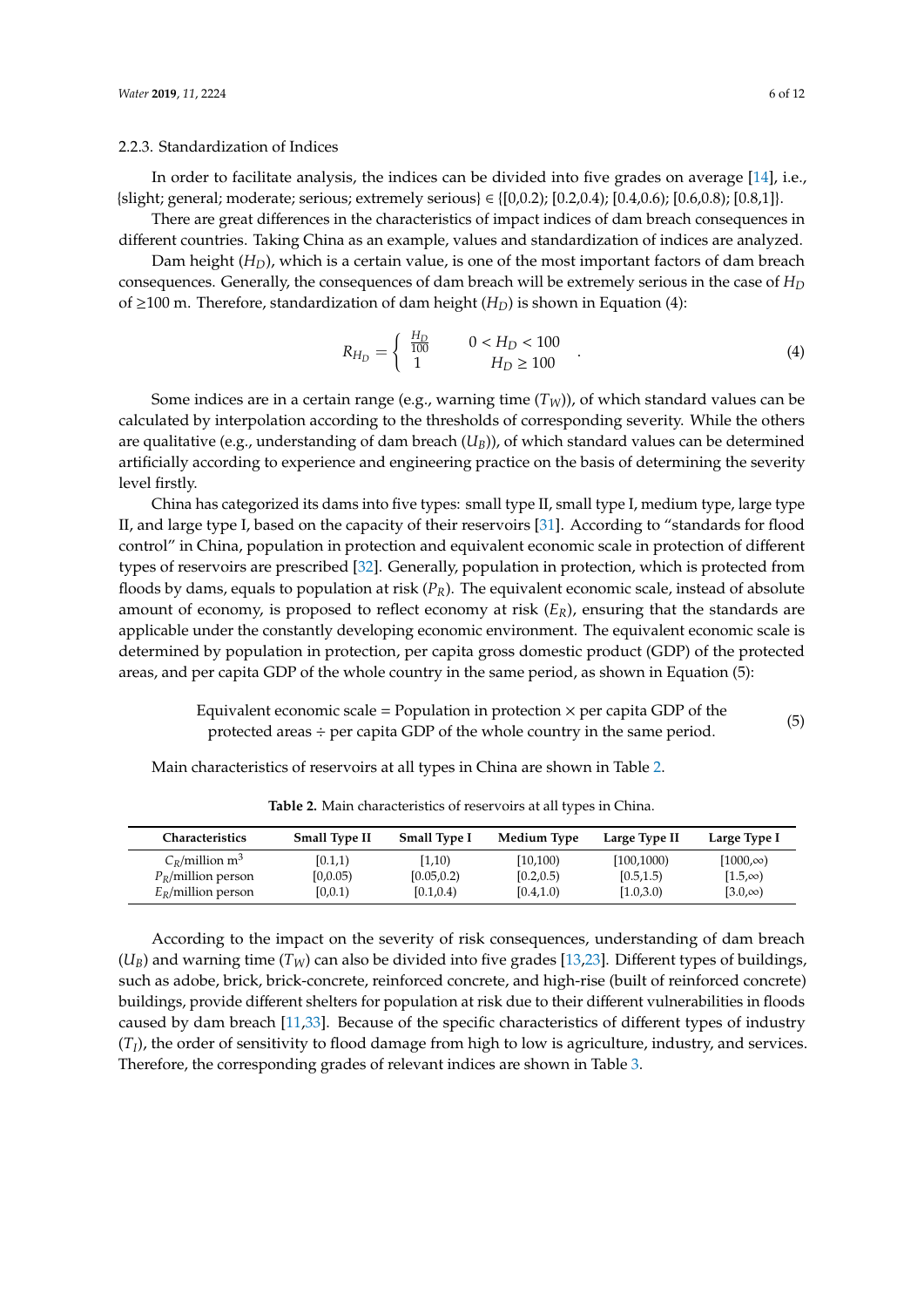<span id="page-7-0"></span>

| <b>Indices</b>                | Slight [0,0.2) | General [0.2,0.4)   | <b>Moderate [0.4.0.6]</b> | Serious [0.6,0.8)    | <b>Extremely Serious</b><br>[0.8, 1] |
|-------------------------------|----------------|---------------------|---------------------------|----------------------|--------------------------------------|
| $C_R$ /million m <sup>3</sup> | [0.1,1)        | [1,10)              | [10, 100]                 | [100, 1000]          | $[1000,\infty)$                      |
| $P_R$ /million person         | [0,0.05)       | [0.05, 0.2)         | [0.2, 0.5)                | [0.5, 1.5)           | $[1.5,\infty)$                       |
| $U_B$                         | precise        | medium              | general                   | vague                | unknown                              |
| $T_W/h$                       | $[6, \infty)$  | (3,6)               | (1,3)                     | [0.25,1)             | [0, 0.25)                            |
| $V_R$                         | high-rise      | reinforced concrete | brick-concrete            | brick                | adobe                                |
| $E_R$ /million person         | [0,0.1)        | [0.1, 0.4]          | [0.4, 1.0]                | [1.0,3.0)            | $[3.0,\infty)$                       |
|                               | services       | services-industry   | industry                  | industry-agriculture | agriculture                          |

**Table 3.** Corresponding grades of relevant indices.

*2.3. Evaluation Procedures*

(1) Defining the values of all indices based on statistics and on-site investigation.

(2) Standardizing the indices according to their characteristics.

"The-bigger-the-better" indices and "the-smaller-the-better" indices can be standardized, respectively, by:

$$
R_i = \frac{r_i - r_{\min}}{r_{\max} - r_{\min}},\tag{6}
$$

$$
R_i = \frac{r_{\text{max}} - r_i}{r_{\text{max}} - r_{\text{min}}},\tag{7}
$$

where  $R_i$  is the standard value of index *i;*  $r_i$  is the initial value of index *i; r<sub>max</sub>* and  $r_{\min}$  are the maximum and minimum values of all indices, respectively.

(3) Calculating the catastrophe value hierarchically by using the recursive method according to the corresponding mutation types.

#### **3. Results**

#### *3.1. Validation of the Method*

The outcomes of the proposed method are compared with 12 historical dam breach events in China. Due to the lack of statistical data on LOE, only severity evaluation of LOL is applied. Relevant parameters of the 12 reservoirs are shown in Table [4.](#page-7-1)

<span id="page-7-1"></span>

| Reservoir   | Province  | Year | $C_R$ /Million m <sup>3</sup> | $H_D/m$ | $P_R$ /person | $U_B$          | $T_W/h$ | $V_B$          |
|-------------|-----------|------|-------------------------------|---------|---------------|----------------|---------|----------------|
| Longtun     | Liaoning  | 1959 | 30.00                         | 9.5     | 35.428        | vague          | 0.00    | adobe          |
| Liuiiatai   | Hebei     | 1960 | 40.54                         | 35.9    | 64.941        | vague          | 1.00    | adobe          |
| Hengjiang   | Guangdong | 1970 | 78.79                         | 48.4    | 70.000        | precise/medium | 0.25    | brick/adobe    |
| Dongkoumiao | Zhejiang  | 1971 | 2.55                          | 21.5    | 4700          | vague          | 0.00    | brick/adobe    |
| Liijazui    | Gansu     | 1973 | 1.45                          | 25.0    | 2000          | vague          | 0.00    | adobe          |
| Shijiagou   | Gansu     | 1973 | 0.856                         | 28.6    | 300           | vague          | 0.40    | adobe          |
| Shimantan   | Henan     | 1975 | 91.80                         | 25.0    | 204,490       | medium/general | 0.00    | adobe          |
| Bangiao     | Henan     | 1975 | 492.00                        | 24.5    | 402.500       | medium/general | 0.00    | adobe          |
| Gouhou      | Qinghai   | 1993 | 3.30                          | 71.0    | 3060          | vague          | 0.00    | brick/adobe    |
| Xiaomeigang | Hubei     | 1995 | 0.14                          | 10.9    | 1400          | vague          | 0.00    | brick/adobe    |
| Shenjiakeng | Zhejiang  | 2012 | 0.24                          | 28.5    | 300           | medium         | 0.00    | brick-concrete |
| Sheyuegou   | Xinjiang  | 2018 | 6.78                          | 37.7    | 5600          | precise/medium | 0.00    | brick-concrete |

**Table 4.** Relevant parameters of the 12 reservoirs.

Based on the cusp catastrophe model, the swallowtail catastrophe model, the above evaluation index system, and evaluation results, which reflect the severity of LOL caused by dam breach, of the 12 reservoirs are obtained. In addition, statistics of LOL of the validation dams breach are adopted for comparison, as shown in Table [5.](#page-8-0)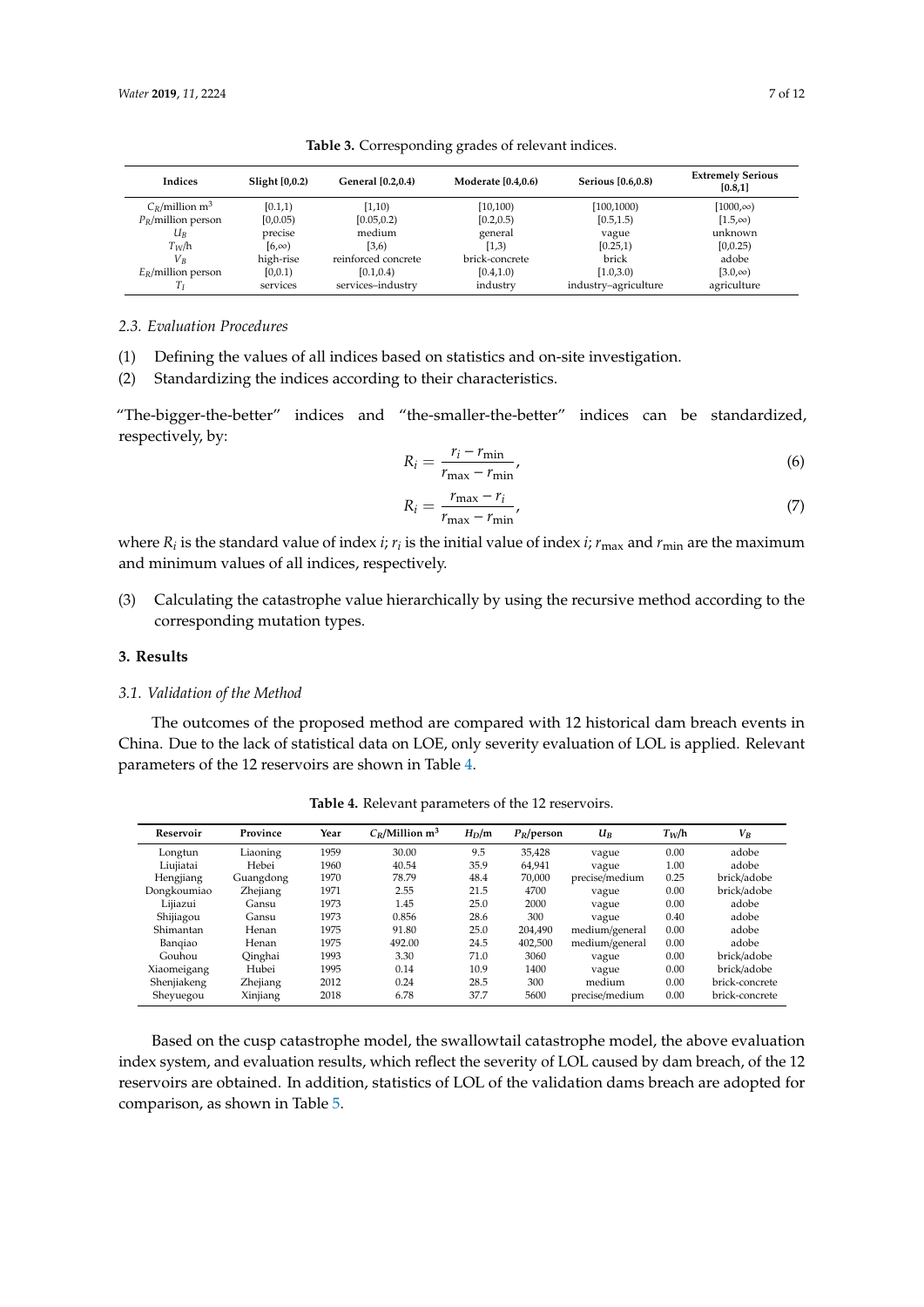<span id="page-8-0"></span>

| <b>Item</b>           | Longtun   | Liujiatai      | Hengjiang | Dongkoumiao | Lijiazui    | Shijiagou |
|-----------------------|-----------|----------------|-----------|-------------|-------------|-----------|
| Statistics/person     | 707       | 943            | 941       | 186         | 580         | 81        |
| Evaluation<br>results | 0.868     | 0.893          | 0.894     | 0.840       | 0.841       | 0.829     |
| <b>Item</b>           | Shimantan | <b>Bangiao</b> | Gouhou    | Xiaomeigang | Shenjiakeng | Sheyuegou |
| Statistics/person     | 2517      | 19701          | 320       | 34          | 11          | 28        |
| Evaluation<br>results | 0.908     | 0.921          | 0.870     | 0.774       | 0.771       | 0.821     |

**Table 5.** Severity evaluation and statistics of loss of life of dam breach.

# *3.2. Implementation of the Method 3.2. Implementation of the Method*

Jiangang Reservoir, which locates in the southwest of Zhengzhou City of China, has a capacity Jiangang Reservoir, which locates in the southwest of Zhengzhou City of China, has a capacity of 60.7041 million  $m^3$  and an earth-rock dam with a height of 37.1 m, and protects almost 0.2 million citizens. Potential LOL of Jiangang Reservoir dam breach under five conditions is analyzed, as shown citizens. Potential LOL of Jiangang Reservoir dam breach under five conditions is analyzed, as in Table [6.](#page-8-1)

*Water* **2019**, *11*, x FOR PEER REVIEW 8 of 11

**Table 6.** Potential loss of life of Jiangang Reservoir dam breach under five conditions. **Table 6.** Potential loss of life of Jiangang Reservoir dam breach under five conditions.

<span id="page-8-1"></span>

| Item               | Jiangang 1    | Jiangang 2    | Jiangang 3 | Jiangang 4 | Jiangang 5 |
|--------------------|---------------|---------------|------------|------------|------------|
| $U_B$              | vague/unknown | vague/unknown | medium     | medium     | medium     |
| $T_{W}/h$          |               |               |            |            |            |
| Evaluation results | 0.900         | 0.887         | 0.880      | 0.867      | 0.835      |
|                    |               |               |            |            |            |

Evaluation results of dam breach of the 12 validation reservoirs and Jiangang Reservoirs are Evaluation results of dam breach of the 12 validation reservoirs and Jiangang Reservoirs are shown in Figures 3 and 4. shown in Figures [3](#page-8-2) and [4.](#page-9-0)

<span id="page-8-2"></span>

**Figure 3.** Evaluation results of dam breach of the validation reservoirs. \*\* Loss of life is plotted on a **Figure 3.** Evaluation results of dam breach of the validation reservoirs. \*\* Loss of life is plotted on a logarithmic scale. logarithmic scale.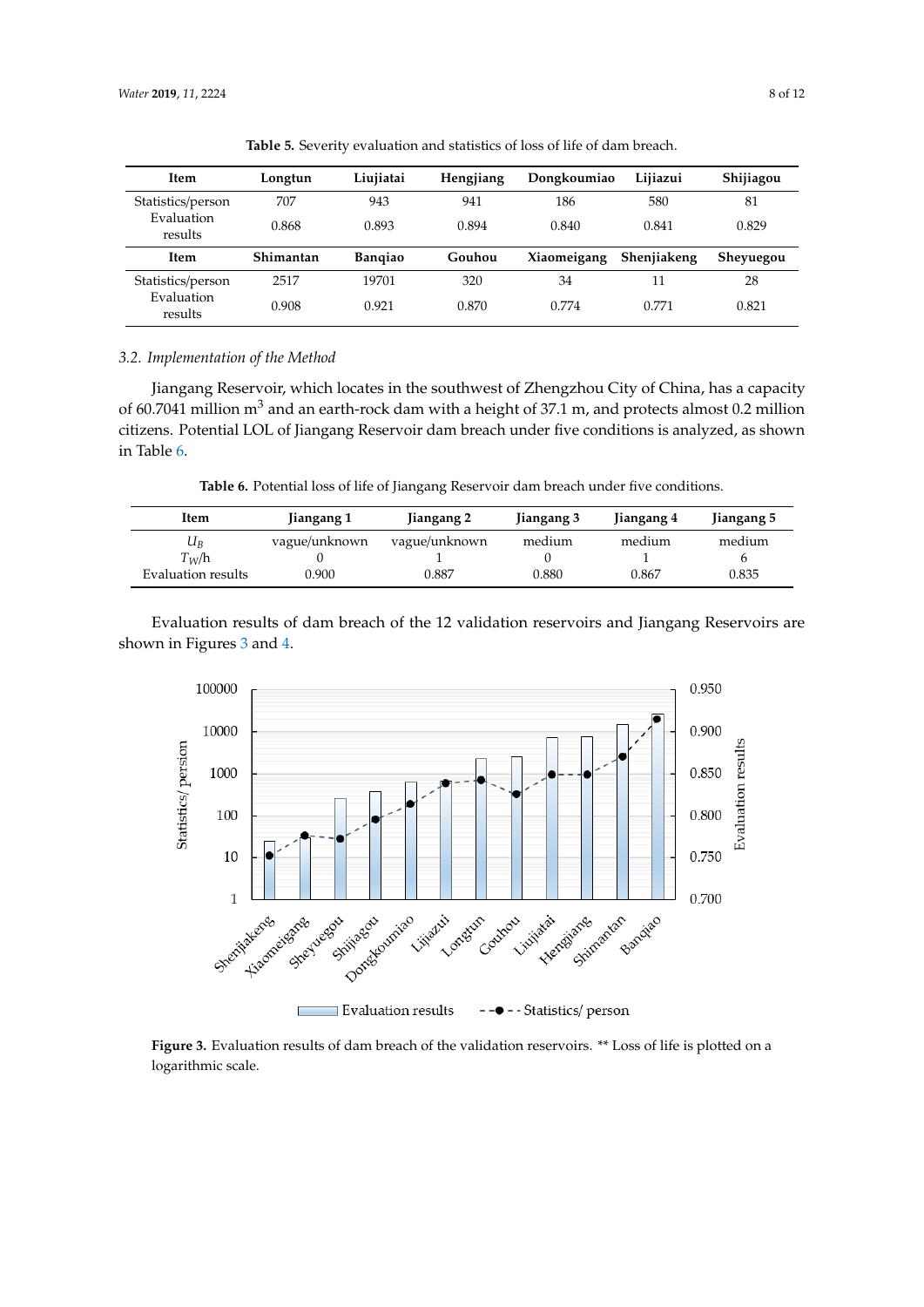<span id="page-9-0"></span>

Figure 4. Evaluation results of dam breach of Jiangang Reservoir and some validation reservoirs.

#### **4. Discussion**

According to Figure [3,](#page-8-2) catastrophe evaluation results of dam breach consequences of Sheyuegou Reservoir and Gouhou Reservoir are obviously inconsistent with the trend of actual LOL of the other 10 validation reservoirs. However, this situation is caused by specific dam failure conditions. Due to partial damage, instead of not total breach, severity of LOL of Sheyuegou Reservoir is relatively less than the evaluation result which is based on total dam breach. There is a big difference between the distribution of population at the risk of Gouhou Reservoir and the other reservoirs. The floods caused by Gouhou Dam breach did not arrive at the nearest resident area, which was 13 kilometers away from the dam, until 1.5 hours later. Therefore, severity of the floods has been greatly reduced, and the corresponding LOL is relatively less than expected.

According to Table [5](#page-8-0) and Figure [3,](#page-8-2) the order of severity of LOL of the other 10 validation reservoirs dam breach from high to low is Banqiao, Shimantan, Hengjiang, Liujiatai, Longtun, Lijiazui, Dongkoumiao, Shijiagou, Xiaomeigang, and Shenjiakeng Reservoirs in catastrophe evaluation results whereas, in statistics, that is Banqiao, Shimantan, Liujiatai, Hengjiang, Longtun, Lijiazui, Dongkoumiao, Shijiagou, Xiaomeigang, and Shenjiakeng Reservoirs. The results are extremely similar in spite of the difference on Hengjiang and Liujiatai Reservoirs, of which LOLs are 941 and 937, respectively. However, there is certain uncertainty around the most probable LOL caused by dam breach, due to complexities in floods and society. Thus, disparity of four fatalities does not demonstrate the difference in consequences. Therefore, the method proposed in this study can be effectively applied to fast evaluation of dam breach consequences.

Compared with the conventional methods, which analyze consequences of dam breach based on the calculation of depth, velocity, and rise rate of floods that constantly change at different downstream locations of the dam, the method proposed in this paper can effectively identify the severity of consequences based on some fundamental parameters which are easy to be obtained. The method is best for the reservoir dams which have limited downstream data. Furthermore, it can be used for fast evaluation of risk consequences of a large number of reservoir dams effectively, costing significantly less money and time than the conventional methods.

The severity of potential LOL can be determined according to the evaluation results in Figure [3.](#page-8-2) Understanding of dam breach  $(U_B)$  and warning time  $(T_W)$ , which have close relations to daily dam management, are analyzed with the implementation of the proposed method. According to Figure [4,](#page-9-0) the consequence of Jiangang Reservoir dam breach (0.900) in the condition of  $U_B$  = vague/unknown and  $T_W = 0$  h is between that of Hengjiang Reservoir (0.894) and that of Shimantan Reservoir (0.908),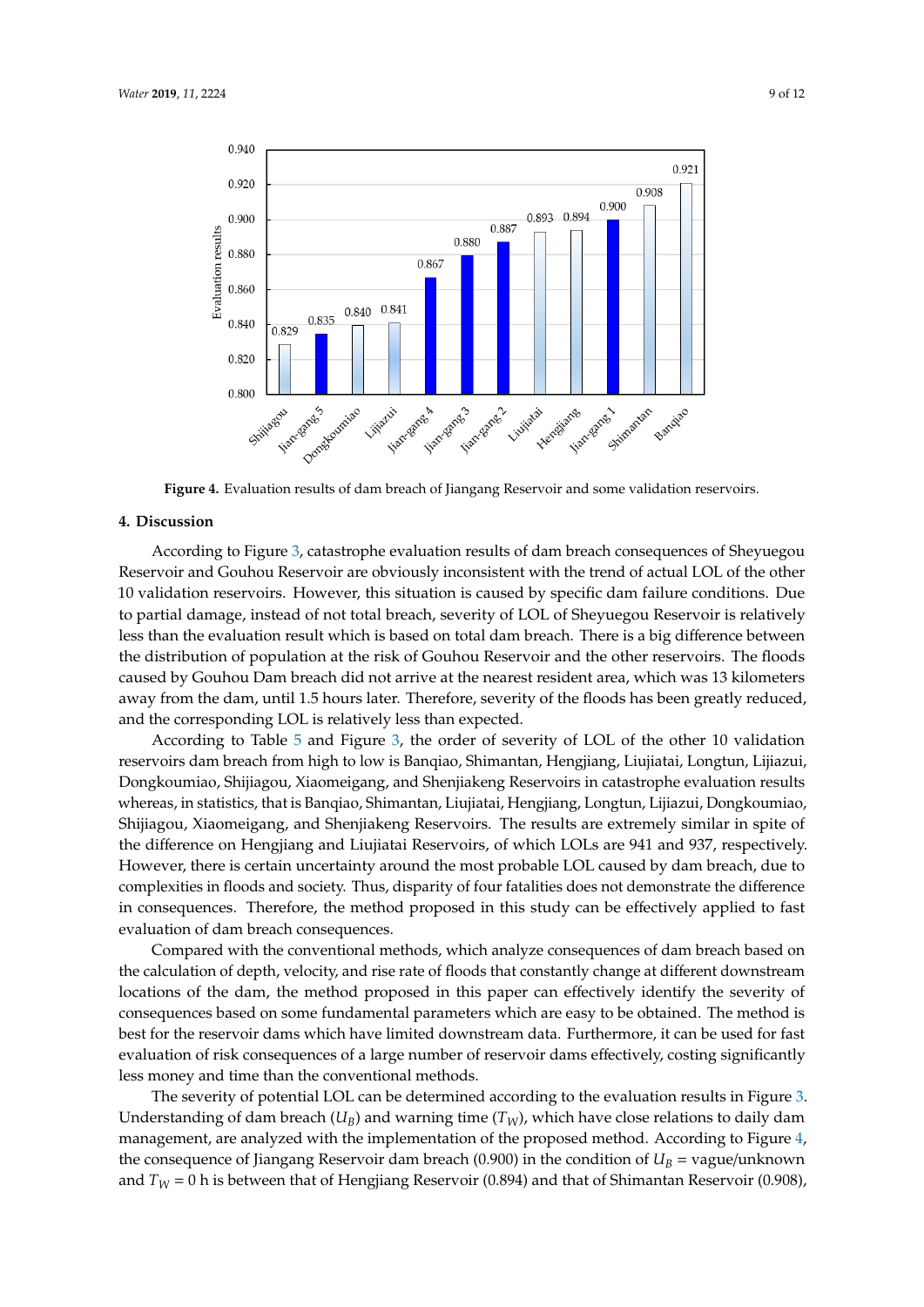of which fatalities are 941 and 2517, respectively. Nevertheless, the consequence of Jiangang Reservoir dam breach (0.835) in the condition of  $U_B$  = medium and  $T_W$  = 6 h is between that of Shijiagou Reservoir (0.829) and that of Dongkoumiao Reservoir (0.840), of which fatalities are 81 and 186, respectively. Therefore, risk management measures, which focus on improving understanding of dam breach (*UB*) and warning time (*TW*), should be taken in Jiangang Reservoir management to reduce potential LOL caused by dam breach.

Accuracy of the proposed method in this paper is greatly influenced by the index system, due to the fact that the importance of the variables should be reduced from left to right in the catastrophe evaluation method. However, there are differences between main functions of different reservoirs, and between standards and guidelines in different countries. Therefore, the selection and treatment of indices should be adjusted correspondingly according to specific circumstances to ensure scientific nature and practicability of the method. In addition, terrain significantly enhances destructive force of floods caused by dam breach in Alpine Canyon areas, which is not taken into consideration in this research. Therefore, the potential consequences of dam breach in Alpine Canyon areas should be analyzed specifically based on floods simulation.

#### **5. Conclusions**

Floods caused by dam breach have been of increasing concern to safety engineers and decision makers. The existing methods for the estimation of consequences were reviewed, which are not applicable to fast evaluation of potential consequences caused by dam breach, especially not for a large number of dams. Therefore, a fast evaluation method was proposed based on catastrophe theory. Combined with the characteristics of catastrophe theory, principles for selecting indices were determined. Then, eight indices, which influence potential consequences significantly and easy to be obtained, were selected to establish an evaluation index system according to their relative importance, and were divided into five grades, i.e., slight, general, moderate, serious, and extremely serious, according to China's dam management standards and guidelines. Twelve historical dam breach events were adopted for validation, which verifies the accuracy of the method. Taking Jiangang Reservoir as an example, potential LOLs in various conditions were demonstrated, which provides references and bases for dam risk management.

**Author Contributions:** Conceptualization, W.G. and Z.L.; methodology, W.G.; validation, Y.J., H.S., and Y.Z.; formal analysis, H.Z. and X.G.; investigation, X.G. and Z.Z.; writing of original draft preparation, W.G. and H.S.; writing of review and editing, Y.J., W.G., and H.Z.; supervision, P.H.A.J.M.v.G.; funding acquisition, W.G. and Z.L.

**Funding:** This research was funded by the National Natural Science Foundation of China (grant No. 51679222, 51709239, and 51379192), the China Postdoctoral Science Foundation (grant No. 2018M632809), the China Study Abroad Foundation (grant No.201808410536), the Science and Technology Project of Henan Province of China (grant No. 182102311070), the Key Project of Science and Technology Research of Education Department of Henan Province of China (grant No. 18A570007), and the Science and Technology Project of Water Conservancy of Henan Province of China (grant No. GG201813).

**Conflicts of Interest:** The authors declare no conflicts of interest.

#### **References**

- <span id="page-10-0"></span>1. Peng, M.; Zhang, L.M. Dynamic decision making for dam-break emergency management—Part 1: Theoretical framework. *Nat. Hazards Earth Syst.* **2013**, *13*, 425–437. [\[CrossRef\]](http://dx.doi.org/10.5194/nhess-13-425-2013)
- <span id="page-10-1"></span>2. Judi, D.R.; Mcpherson, T.N.; Burian, S.J. Impacts of elevation data spatial resolution on two-dimensional dam break flood simulation and consequence assessment. *J. Water Resour. Plan. Manag.* **2015**, *140*, 194–200. [\[CrossRef\]](http://dx.doi.org/10.1061/(ASCE)WR.1943-5452.0000274)
- 3. Ge, W.; Li, Z.; Liang, R.Y.; Li, W.; Cai, Y. Methodology for establishing risk criteria for dams in developing countries, case study of China. *Water Resour. Manag.* **2017**, *31*, 4063–4074. [\[CrossRef\]](http://dx.doi.org/10.1007/s11269-017-1728-0)
- <span id="page-10-2"></span>4. Li, W.; Li, Z.; Ge, W.; Wu, S. Risk Evaluation model of life loss caused by dam-break flood and its application. *Water* **2019**, *11*, 1359. [\[CrossRef\]](http://dx.doi.org/10.3390/w11071359)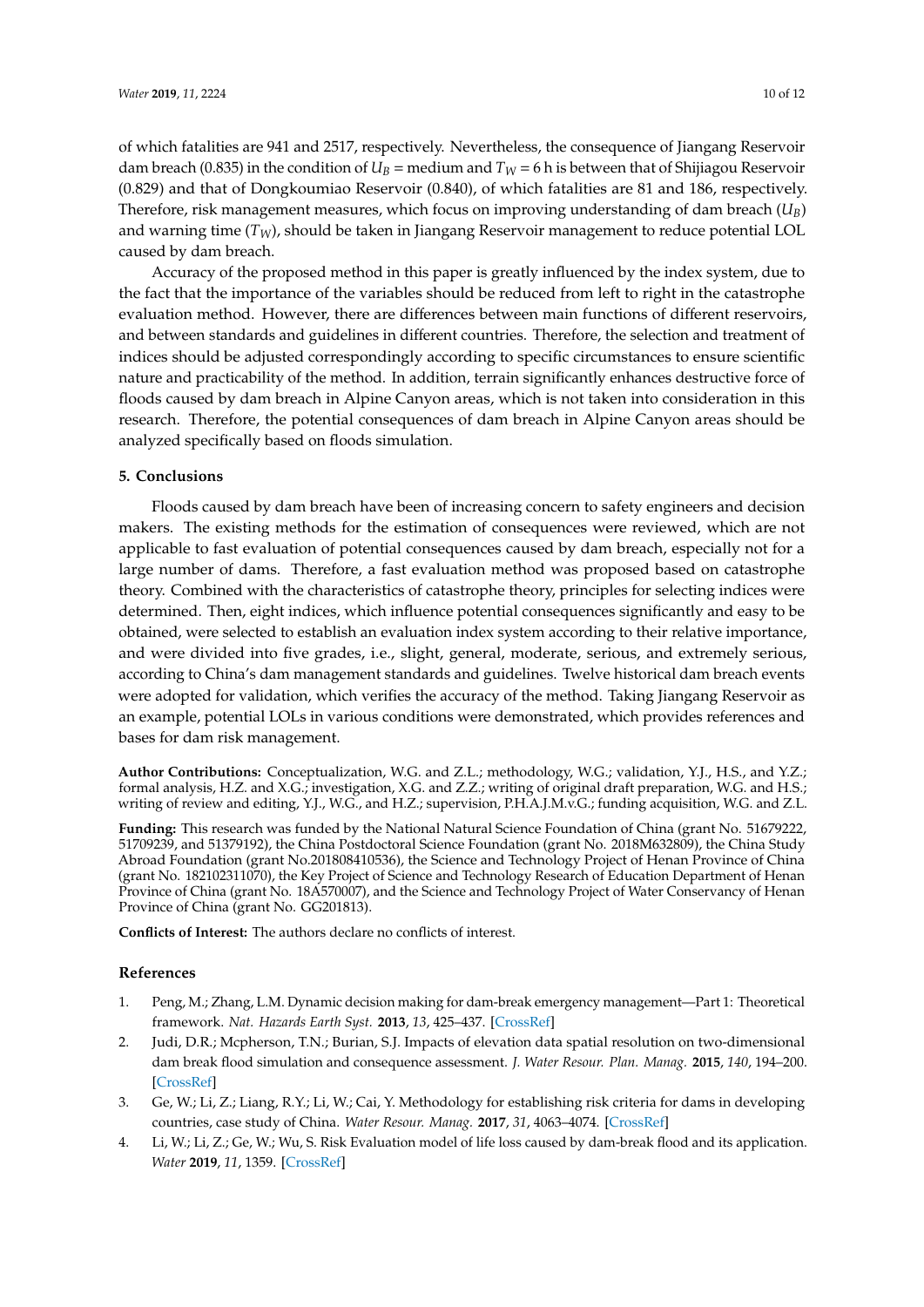- <span id="page-11-0"></span>5. Viseu, T.; de Almeida, A.B. Dam-break risk management and hazard mitigation. *WIT Trans. State Art Sci. Eng.* **2009**, *36*, 211–239.
- <span id="page-11-1"></span>6. Wu, M.; Ge, W.; Li, Z.; Wu, Z.; Zhang, H.; Li, J.; Pan, Y. Improved set pair analysis and its application to environmental impact evaluation of dam break. *Water* **2019**, *11*, 821. [\[CrossRef\]](http://dx.doi.org/10.3390/w11040821)
- <span id="page-11-2"></span>7. Brown, C.A.; Graham, W.J. Assessing the threat to life from dam failure. *J. Am. Water Resour. Assoc.* **1988**, *24*, 1303–1309. [\[CrossRef\]](http://dx.doi.org/10.1111/j.1752-1688.1988.tb03051.x)
- <span id="page-11-3"></span>8. DeKay, M.L.; McClelland, G.H. Predicting loss of life in cases of dam failure and flash flood. *Risk Anal.* **1993**, *13*, 193–205. [\[CrossRef\]](http://dx.doi.org/10.1111/j.1539-6924.1993.tb01069.x)
- <span id="page-11-4"></span>9. Assaf, H.; Hartford, D.N.D. A virtual reality approach to public protection and emergency preparedness planning in dam safety analysis. In Proceedings of the Canadian Dam Association Conference, Victoria, BC, Canada, 6–10 October 2002.
- <span id="page-11-5"></span>10. Aboelata, M.; Bowles, D.S. LIFESim: A tool for estimating and reducing life-loss resulting from dam and levee failures. In Proceedings of the Association of State Dam Safety Officials (Dam Safety 2008), association of State Dam Safety Officials, Indian Wells, CA, America, 7–11 September 2008.
- <span id="page-11-6"></span>11. Jonkman, S.N.; Vrijling, J.K.; Vrouwenvelder, A.C.W.M. Methods for the estimation of loss of life due to floods: A literature review and a proposal for a new method. *Nat. Hazards* **2008**, *46*, 353–389. [\[CrossRef\]](http://dx.doi.org/10.1007/s11069-008-9227-5)
- <span id="page-11-7"></span>12. Serrano-Lombillo, A.; Morales-Torres, A.; García-Kabbabe, L.A. Consequence Estimation in Risk Analysis. In *Risk Analysis. Dam Safety, Dam Security and Critical Infrastructure Management*; Escuder-Bueno, I., Matheu, E., Altarejos-García, L., Castillo-Rodríguez, J.T., Eds.; CRC Press: Boca Raton, FL, USA, 2012; pp. 107–112.
- <span id="page-11-8"></span>13. Peng, M.; Zhang, L.M. Analysis of human risks due to dam-break floods—Part 1: A new model based on Bayesian networks. *Nat. Hazards* **2012**, *64*, 903–933. [\[CrossRef\]](http://dx.doi.org/10.1007/s11069-012-0275-5)
- <span id="page-11-9"></span>14. Sun, R.R.; Wang, X.L.; Zhou, Z.Y.; Ao, X.F.; Sun, X.P.; Song, M.R. Study of the comprehensive risk analysis of dam-break flooding based on the numerical simulation of flood routing—Part I: Model development. *Nat. Hazards* **2014**, *73*, 1547–1568. [\[CrossRef\]](http://dx.doi.org/10.1007/s11069-014-1154-z)
- <span id="page-11-10"></span>15. Zhou, Z.Y.; Wang, X.L.; Sun, R.R.; Ao, X.F.; Sun, X.P.; Song, M.R. Study of the comprehensive risk analysis of dam-break flooding based on the numerical simulation of flood routing—Part II: Model application and results. *Nat. Hazards* **2014**, *72*, 675–700. [\[CrossRef\]](http://dx.doi.org/10.1007/s11069-013-1029-8)
- <span id="page-11-11"></span>16. Cleary, P.W.; Prakash, M.; Mead, S.; Lemiale, V.; Robinson, G.K.; Ye, F.H.; Ouyang, S.D.; Tang, X.M. A scenario-based risk framework for determining consequences of different failure modes of earth dams. *Nat. Hazards* **2015**, *75*, 1489–1530. [\[CrossRef\]](http://dx.doi.org/10.1007/s11069-014-1379-x)
- <span id="page-11-12"></span>17. Li, Z.K.; Li, W.; Ge, W. Weight analysis of influencing factors of dam break risk consequences. *Nat. Hazards. Earth Sys.* **2018**, *18*, 3355–3362. [\[CrossRef\]](http://dx.doi.org/10.5194/nhess-18-3355-2018)
- <span id="page-11-13"></span>18. Magilligan, F.J.; James, A.L.; Lecce, S.A.; Dietrich, J.T.; Kupfer, J.A. Geomorphic responses to extreme rainfall, catastrophic flooding, and dam failures across an urban to rural landscape. *Ann. Am. Assoc. Geogr.* **2019**, *109*, 709–725. [\[CrossRef\]](http://dx.doi.org/10.1080/24694452.2018.1507814)
- <span id="page-11-14"></span>19. Li, Y.; Gong, J.; Zhu, J.; Song, Y.; Hu, Y.; Ye, L. Spatiotemporal simulation and risk analysis of dam-break flooding based on cellular automata. *Int. J. Geogr. Inf. Sci.* **2013**, *27*, 2043–2059. [\[CrossRef\]](http://dx.doi.org/10.1080/13658816.2013.786081)
- <span id="page-11-15"></span>20. Wang, X.L.; Zhou, Z.Y.; Sun, R.R.; Zhou, S.S. Fuzzy hierarchy comprehensive evaluation on dam-break risk analysis. *Adv. Mater. Res.* **2012**, *383*, 2151–2155. [\[CrossRef\]](http://dx.doi.org/10.4028/www.scientific.net/AMR.550-553.2151)
- <span id="page-11-16"></span>21. Zhang, S.Y.; Tan, Y.S. Risk assessment of earth dam overtopping and its application research. *Nat. Hazards* **2014**, *74*, 717–736. [\[CrossRef\]](http://dx.doi.org/10.1007/s11069-014-1207-3)
- <span id="page-11-17"></span>22. Liu, X.S.; Xiao, H.U.; Wang, T.L. Rapid assessment of flood loss based on neural network ensemble. *Trans. Nonferrous Met. Soc.* **2014**, *24*, 2636–2641. [\[CrossRef\]](http://dx.doi.org/10.1016/S1003-6326(14)63393-8)
- <span id="page-11-18"></span>23. Huang, D.J.; Yu, Z.B.; Li, Y.P.; Han, D.W.; Zhao, L.L.; Chu, Q. Calculation method and application of loss of life caused by dam break in China. *Nat. Hazards* **2017**, *85*, 39–57. [\[CrossRef\]](http://dx.doi.org/10.1007/s11069-016-2557-9)
- <span id="page-11-19"></span>24. Thom, R. Structural stability, catastrophe theory, and applied mathematics. *SIAM Rev.* **1977**, *19*, 189–201. [\[CrossRef\]](http://dx.doi.org/10.1137/1019036)
- <span id="page-11-20"></span>25. Sadeghfam, S.; Hassanzadeh, Y.; Nadiri, A.A.; Zarghami, M. Localization of groundwater vulnerability assessment using catastrophe theory. *Water Resour. Manag.* **2016**, *30*, 4585–4601. [\[CrossRef\]](http://dx.doi.org/10.1007/s11269-016-1440-5)
- <span id="page-11-21"></span>26. Mogaji, K.A.; San Lim, H. Development of a GIS-based catastrophe theory model (modified DRASTIC model) for groundwater vulnerability assessment. *Earth Sci. Inform.* **2017**, *10*, 339–356. [\[CrossRef\]](http://dx.doi.org/10.1007/s12145-017-0300-z)